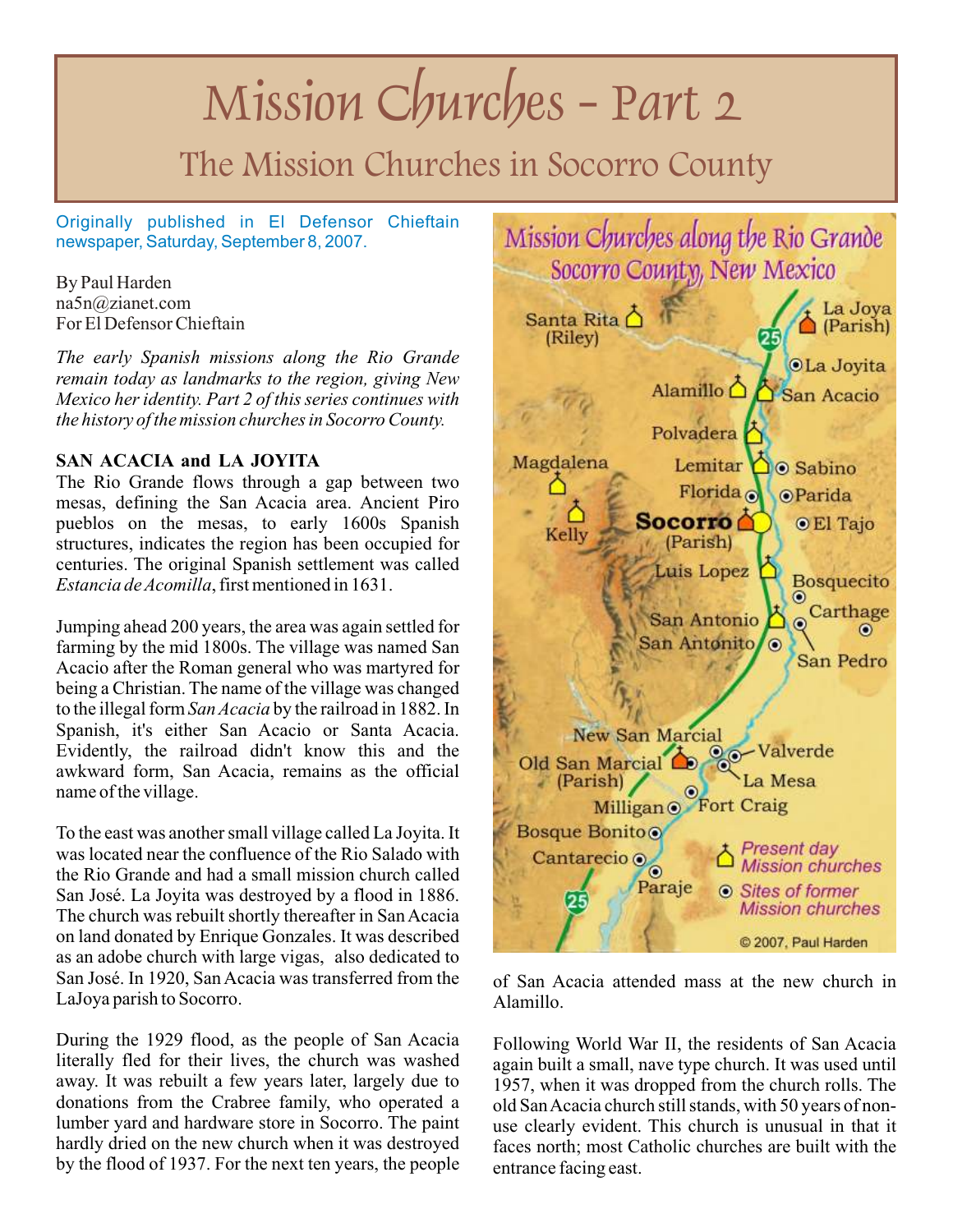





Photo by Paul Harden **The San Antonio mission church in Alamillo was built in 1928.**

# **ALAMILLO**

The village of Alamillo was settled in June 1800. It was named for a nearby Piro pueblo of the same name. This first settlement was likely on the east side of the Rio Grande, moving to it's present location, west of San Acacia, around 1850.

Today's mission church at Alamillo was built in 1928, dedicated to San Antonio. It escaped serious damage from the floods of 1929 and 1937, and remains a mission church of Socorro today.

#### **POLVADERA**

There is little documentation on the original mission church serving Polvadera and the sister village of Chamizal. Much of Chamizal was destroyed by floods in the 1890s, 1929 and 1937, with the old school house atop a hill, at the end of Escuela Street, the only survivor.

Following the 1898 flood, a new mission was built farther to the west on higher ground donated by the

Courtesy Socorro County Historical Society **The San Lorenzo mission as it appeared in 1910. The first church was destroyed by floods in the 1890s.**

Luciano Luna family. A sign in today's church states it was dedicated on August 10, 1902 with Mayordomo Frutoso Barreras. The first mass was offered by Father Filiberto Martin from Socorro. If there is a reason why the Polvadera mission is dedicated to San Lorenzo, it is lost to time.

Years ago, the statue of the mission's saint was stolen, reportedly taken to Mexico. In today's church, the statue is chained to it's pedestal as a symbol he won't leave again.

Several miracles have been attributed to the santos. Due to these miracles, many Socorroan's make the 18 mile round-trip pilgrimage to the San Lorenzo mission each year on Good Friday.

The people of Polvadera, and the mayordomos over the past 105 years, have kept the church in excellent condition and remains an active mission church of Socorro.



Photo by Paul Harden **Today's San Lorenzo mission in Polvadera, now with a pitched roof, has changed little since built in 1898.**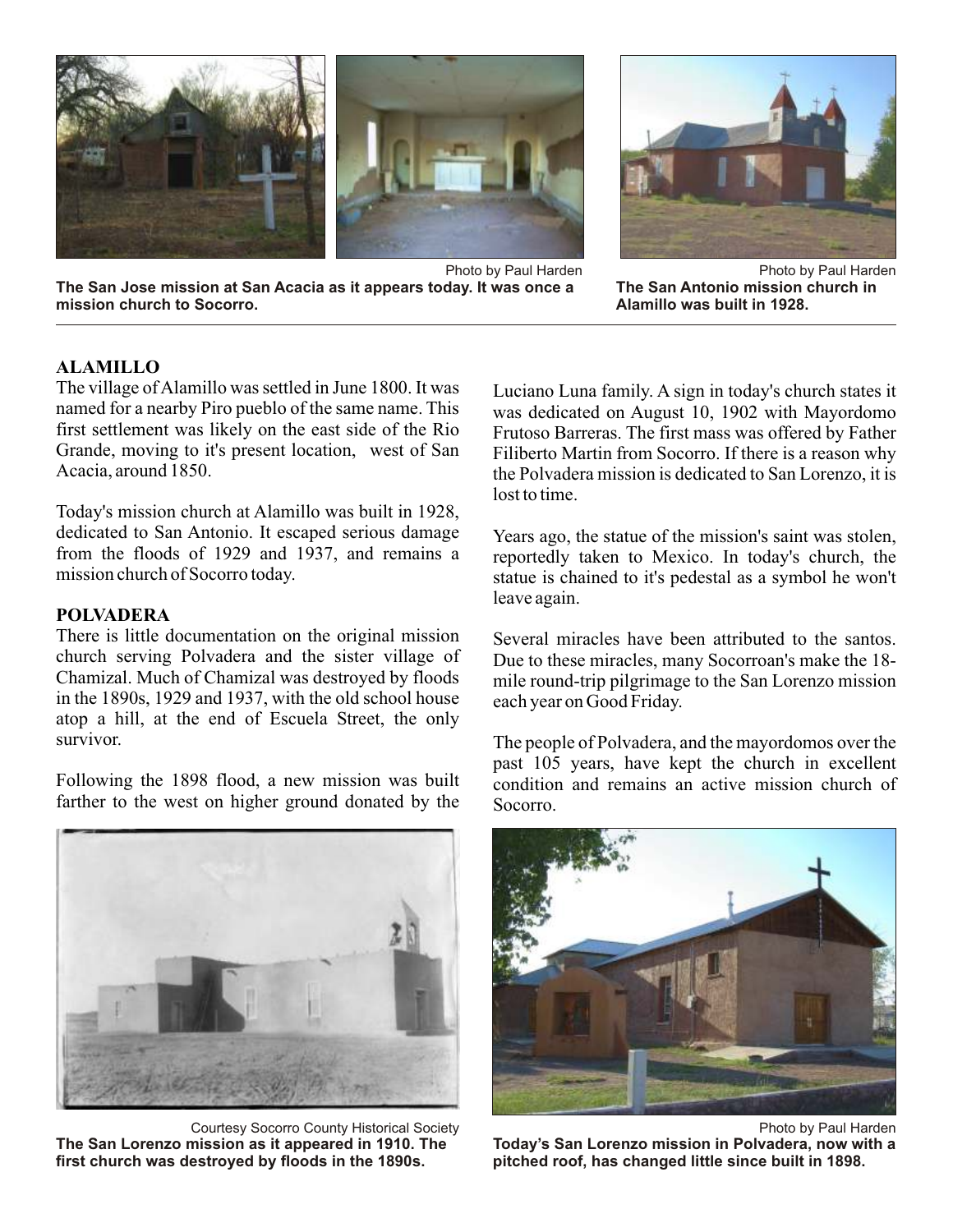

Photo by Paul Harden **Built in 1831, the Lemitar Sagrada Familia mission was modeled after San Miguel church in Socorro.**

#### **LEMITAR**

The Sagrada Familia Mission in Lemitar, was built in 1831 after the style of San Miguel church in Socorro. It has been renovated several times over the years and remains an excellent example of the mission church.

In 1848, New Mexico became a territory of the United States. Ousted governor Manuel Armijo returned to his home in Lemitar, where he lived out the rest of his days. From 1848 to 1851, Lemitar was the county seat of Socorro County and local headquarters for the New Mexico Militia. Remnants of this pre-territorial fort can still be seen.

Though Lemitar today appears as a sleepy farming village, it has served several prominent roles in New Mexico's history. The large, beautiful mission church at Lemitar is testimony to these former days.

#### **SABINO**

Sabino was a small village on the east side of the Rio Grande, opposite to Lemitar. It is not to be confused with the village of Sabinal at the northern end of Socorro County.

The town existed since the early 1820s, with a mission built and dedicated to San Antonio. Due to it's location on the bank of the Rio Grande, the village succumed to flooding, probably in the late 1850s. The mission disappears from church records after 1858. Today, Sabino, and the San Antonio mission, remain but a footnote in Socorro County history.

# **LA PARIDA and ELTAJO**

Parida was a village on the east bank of the Rio Grande south of Pueblito. The 1850 census was 168 and only 48 by 1860. Church records list a San Antonio mission at Parida from 1867 to 1869, perhaps the year the Rio Grande claimed the village. Archeological surveys of the site have identified some of the surviving buildings, but not the mission.

Around 1850, another village sprang up south of Parida, almost across the river from Socorro, called El Tajo. It was built on a bluff well above the floodwaters of the Rio Grande. It's 1860 census shows 129 persons, presummably some of them the former residents of washed out Parida. El Tajo was visited periodically by the priest from San Marcial, offering mass held in private homes.

# **BOSQUECITO**

The village of Bosquecito is north of San Antonio on the east side of the river, settled as a farming community in the 1830s. A mission church was built in 1892, dedicated to San Gabriel, assigned to the Socorro parish, then to the San Marcial parish in 1916. Father Peltzer celebrated mass at Bosquecito every two months until about 1922, when the parish obtained it's first automobile. This allowed Father Peltzer to visit many of the mission churches along the Rio Grande more frequently.

Following the 1937 flood, the floodwaters were slow to recede, leaving much of the village standing in water for weeks. Eventually, the buildings collapsed into the muck.

Today, much of the village of Bosquecito, and the church, are crumbled ruins claimed by the tamarisk and cottonwood trees left by the floods. The San Gabriel



Photo by Paul Harden **This trail through the bosque marks the location of the San Gabriel mission in Bosquecito. The area was inundated in the floods of 1929, 1937 and 1941.**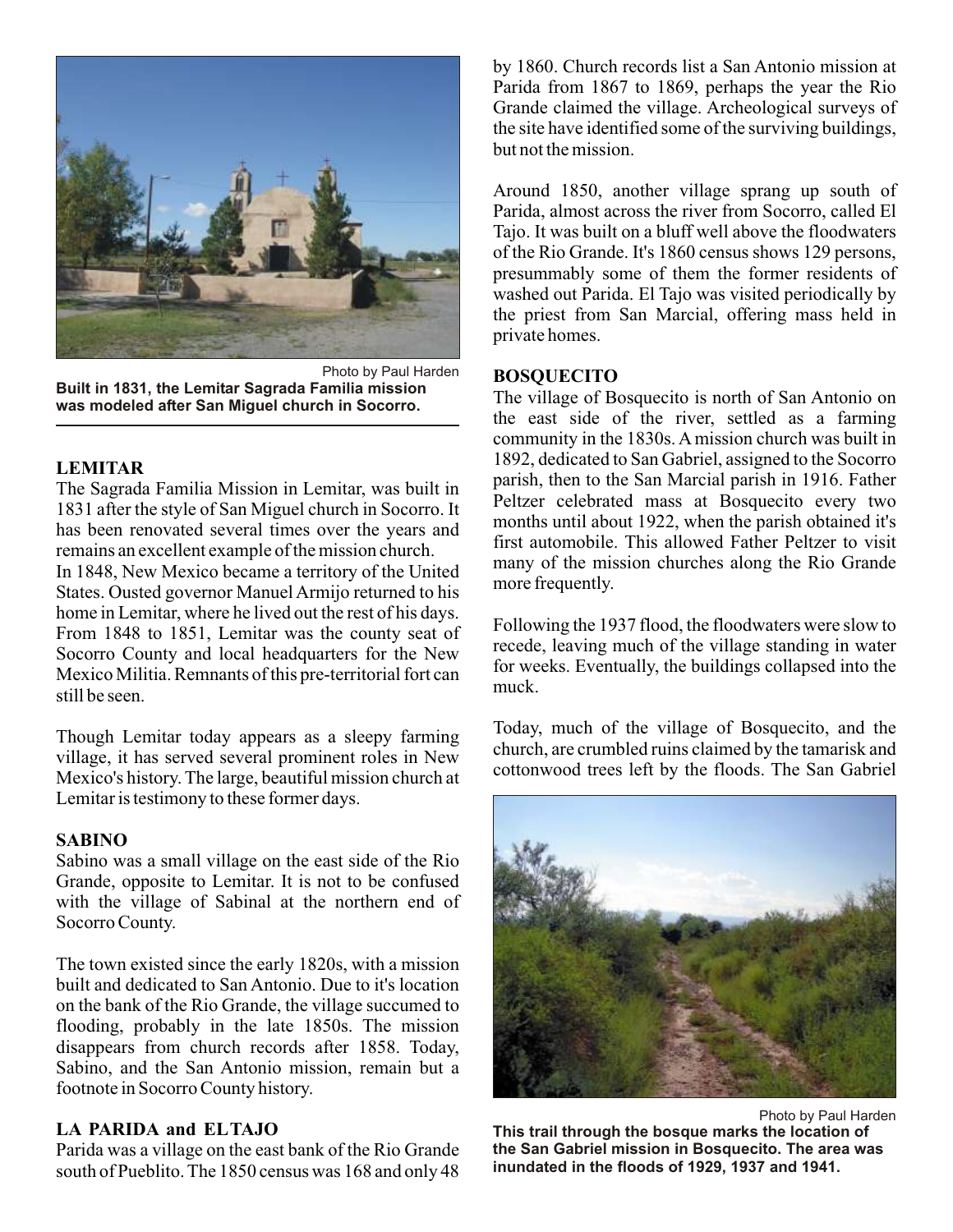

Photo by Paul Harden **The San Jose mission was built by the people of Luis Lopez around 1900.**

mission was located west of Bosquecito Road, opposite the home of long-term resident Ambrosio Armijo.

#### **LUIS LOPEZ**

The Hacienda de Luis Lopez was established in the 1600s and resettled as a farming community in the 1830s. The first church records begin in 1833 with the first mission, dedicated to San Jose, built shortly thereafter.

The original village was located between today's railroad tracks and the river. The mission, and much of the village, was destroyed in the 1895 flood, forcing the residents to rebuild farther to the west upon higher ground, where the small hamlet is located today.

The new mission was built around 1900 by the local people. And by built, this means every adobe brick, bucket of plaster, and every gallon of gypsum white wash was made by the people. The original stations of the cross were made by Abran Garcia, though replaced in later years when the church at Tokay was dismantled. Today's San Jose mission at Luis Lopez, now over a century old, is another example of a community built church well maintained by the local families. It remains an active mission church to San Miguel parish in Socorro. Census records show Luis Lopez has a population of about 200 persons, about what the 1850 census takers counted.

# **SAN ANTONIO and SAN ANTONITO**

The first mission church at San Antonio was established by Fray Antonio de Artega in the early 1600s, called San Antonio de Senecú. Like Socorro,



**Today's San Antonio mission was built by the people of San Antonio in 1930.**

this mission was destroyed during the 1680 Pueblo Revolt.

And, like Socorro, it remained abandoned until the early 1800s. By the 1830s, numerous farms had been established along the fertile lands hugging the Rio Grande.

A church was built during this era, supposedly over the foundation of the Senecú mission. It was called San Antonio de Aquinas mission. The structure was very similar to the plan of the San Miguel church in Socorro without the towers.

The exact history of this church is a bit hazy. Some sources state this mission was destroyed by the earthquakes in 1906. This is based largely on a photograph of the church with the inscription, "Destruida 1906," or, destroyed 1906. Searching the 1906 Socorro Chieftain's, issue after issue contains detailed reports of area earthquake damage. However, there is no mention of damage to the San Antonio church.

Geologist and seismologist Dr. Alan Sanford, now retired from New Mexico Tech, has performed detailed studies of the magnitudes and epicenters of the 1906 Socorro earthquakes. Likewise, he finds no evidence that the tremblors were sufficient to cause significant damage in San Antonio. Thus, the inscription on the old photo of San Antonio de Aquinas mission remains a mystery.

Church records tell a different story. San Miguel church history, written by Father Bernard Boudreau in 1973,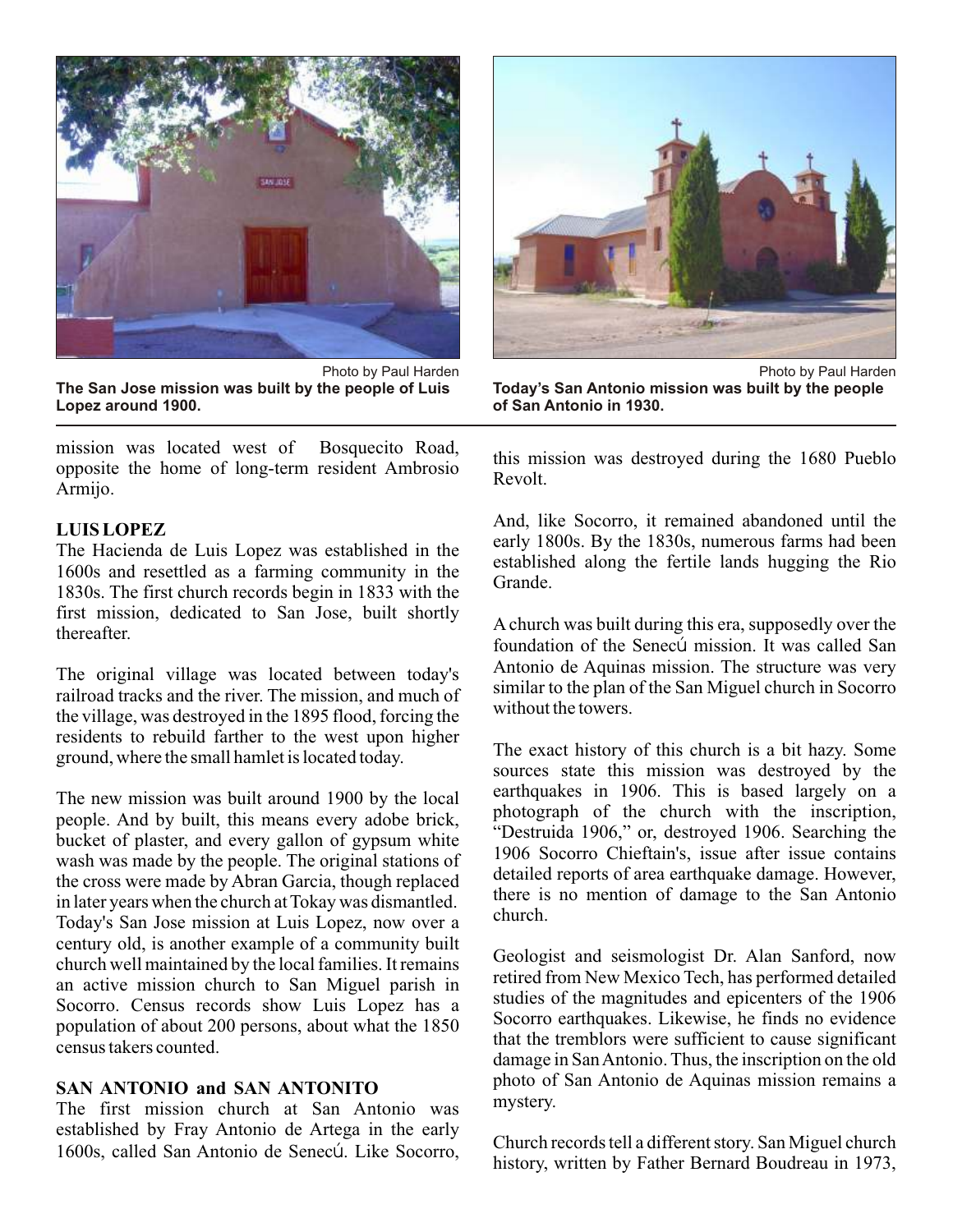

Photo by Paul Harden **This photo of the old San Antonio de Aquinas mission is labeled** *"destroyed 1906,"* **supposedly by an earthquake. Records show it was replaced by today's church in 1930.**

states San Antonio de Aquinas mission fell into disrepair until it was no longer used as a church.

At this same time, a new church was built in nearby San Antonito, a few miles south of San Antonio, between 1904 and 1906. Was this church built due to the disrepair of the San Antonio church? Regardless, it was dedicated in 1906 as a mission church to the newly formed San Marcial parish. It served the area until it, too, was destroyed by the floods of 1929.

The area now had no church. A committee was organized to rebuild the San Antonio church. Though times were rough due to the onset of the depression, Constancio Miera, and Mayordomos Mauricio Chaves and Seledon Jaramillo, led the project to completion in 1930. This is the community built church in San Antonio today. When the San Marcial parish was destroyed by the 1937 flood, San Antonio was transferred back to Socorro.

The old church, San Antonio de Aquinas, is now only a mound of melted adobe to the east of today's church.

# **SAN MARCIAL and LA PLAZA VIEJA**

The area around Mesa del Contadero, or Black Mesa, was once a complex of several villages. The first was the farming community of La Mesa, established in the early 1800s on the north flank of the mesa. A mission church was built and served by priests from Socorro. Plagued by floods, the village relocated to the west side of the Rio Grande in 1866, on slightly higher ground, and named San Marcial.

With the Rio Grande and Mesa de Contadero (Black Mesa) to the east, and sandy hills to the west, the narrow



Courtesy Herbert Yeo Collection **The final days of the San Marcial church at La Plaza Viejo following the floods of 1937. The new parish church, just dedicated, was destroyed as well.**

valley in between proved ideal for growing a variety of crops and grazing for livestock. Most important is the fertile valley had ample water from the Rio Grande, the fields irrigated by a network of acequias. The area grew with farmers and ranchers.

One of the area ranchers, Pablo Gomez, donated land in San Marcial for a church. It was eagerly built by the area families, being designated a mission church to Socorro in 1880. By 1887, the growing church was redesignated to a parish, receiving it's own priest, to serve San Marcial and the surrounding communities.

In the 1890s, the railroad moved their main yards from flood prone Socorro to San Marcial. Many workers relocated to build the maintenance shops, offices, and the roundhouse to service the AT&SF line. Local people were hired as well. This was a major boom to the growth of the area, which by now had actually developed into three towns less than a mile apart: old San Marcial (La Plaza Vieja), San Geronimo, and New Town San Marcial. The population exceeded 2000 people.

In the early 1900s, Father Peter Peltzer was assigned to the San Marcial parish, serving the mission churches in the area. This included the missions at Paraje, Valverde, San Pedro, San Antonito, San Antonio, and Bosquecito. Additionally, the Padre offered mass in private homes or schools at Milligan Ranch, Cantarecio, Carthage and Pueblitos. All of these towns and villages were assigned to the San Marcial parish.

In the mid-1920s, Father Peltzer was transferred to San Miguel parish in Socorro, being replaced by Father Emile Barrat to head the San Marcial parish.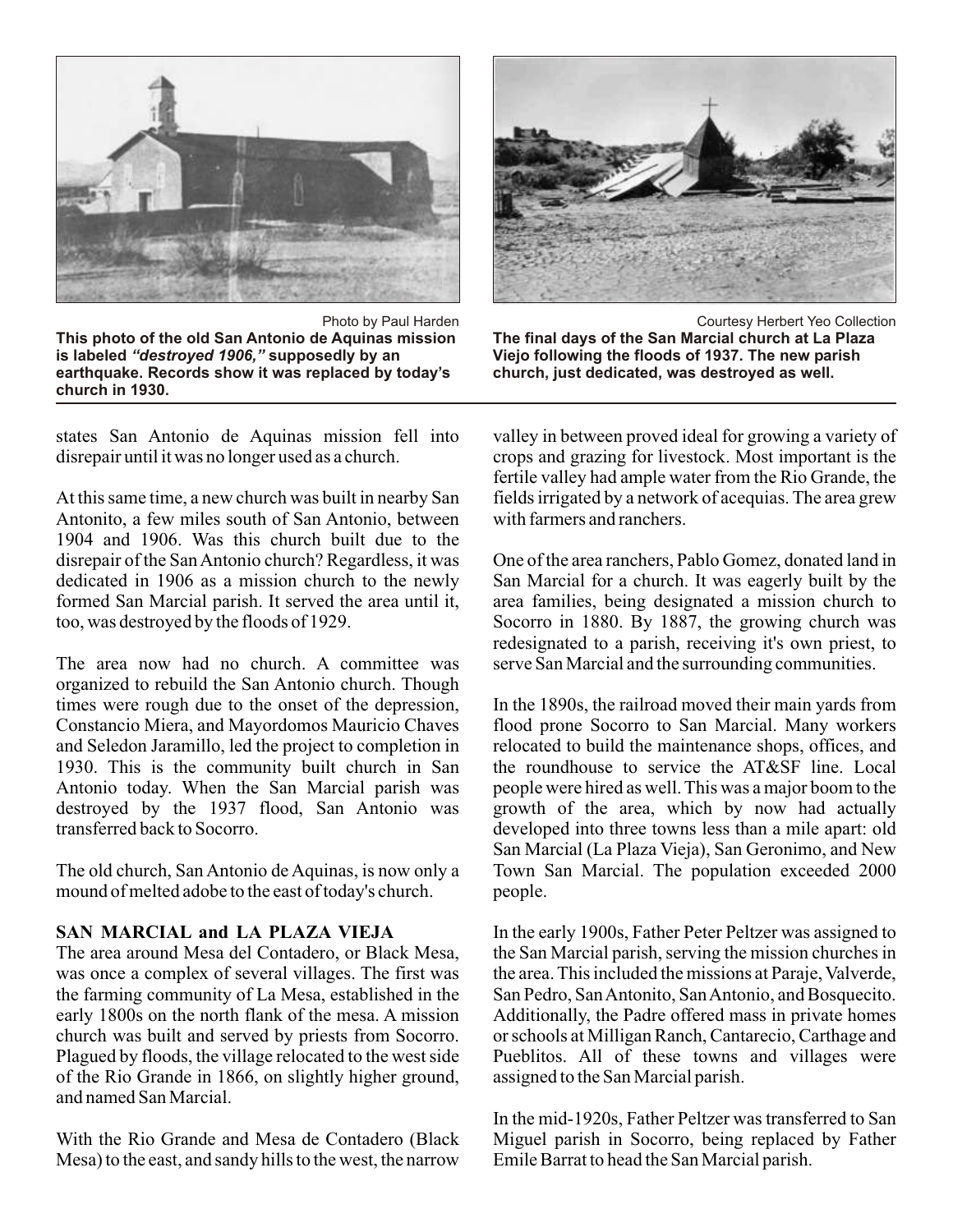Many of these towns along the Rio Grande, and the churches, were inundated by flood waters on August 20, 1929. New Town San Marcial, La Mesa and Valverde were completely destroyed, including the new parish church under construction near the train station. Once the floodwaters receded, area ranchers rebuilt the soaked mission at La Plaza Vieja.

Building the new church was also restarted, being dedicated on May 10, 1937. Unfortunately, only a few months later, another disastrous flood down the Rio Grande destroyed everything in the area, including the new parish church.

The 1937 flood was the kiss of death to the area. Virtually no residents remained, nor are there but a few today. The San Marcial parish was discontinued and the area missions were transferred back to the Socorro parish.

# **MAGDALENA**

A small wooden building near the railroad station was Magdalena's first Catholic church. Being 26 miles from the Rio Grande, at least it was safe from floods. Instead, it was destroyed by fire in 1918 - burning to the ground because the village had no water.

The construction of a new church was quickly begun. A large basement was first built as the foundation for the planned church. Shortly after construction began, the mines closed and the population and money waned. It was decided to complete the structure with the funds they had, building the church in the basement. Dedicated in 1920, it may be the only Catholic church in the southwest built underground.

Naturally, the church was dedicated to Saint Mary Magdalen after the "face on the mountain" -- an image so recognized since early colonial times. Receiving it's own priest, Magdalena became a parish.

In 1973, Father Emmanuel DeBaenst was transferred from Magdalena to Carrizozo. Magdalena lost her parish status.

# **KELLY**

In 1894, Adolfo Torres organized the families in the growing mining town of Kelly to start a church. The first church was an old saloon. As the town continued to grow, they built a new church atop a hill overlooking the town and the mines, dedicated to San Juan Bautista. It was first served by a priest from Socorro, then became a mission church to the new Magdalena parish in 1919.

The Kelly mines went silent by the mid-1920s. Few people remained. Many of the abandoned houses and buildings were dismantled for their wood and furnishing during the 1930s depression years. When the mines were temporarily opened during World War II, there wasn't much of a town left.

Many of the former residents of Kelly moved to Magdalena and Socorro, but kept the church in good repair for the annual fiestas. However, the church atop the hill was getting difficult to reach as the years went by.

In 1948, the former residents decided to tear down the old church and rebuild it across from the Kelly Mine for better access. Headed by Adolfo Tafoya, they dismantled the church, plank-by-plank, and rebuilt it exactly like the original. This is the landmark church in Kelly today.

The San Juan Bautista mission was rededicated in 1949, served by Father Salvatore di Giovanni from the Magdalena parish for years. The first Mayordomos were Mr. and Mrs. Dominico Zamora. In 1973, Kelly was returned to the Socorro parish.

Today, Kelly may be a ghost town, but the spirit of the church and her people has never died. The former residents keep the church in pristine condition. Mass is still held in the mission each June for the Juan de Bautista fiestas and annual town reunion. Carlos and Olivia Tafoya are today's Mayordomos.

According to church records, Socorro priests also served Herrick's Camp and Culebra in the 1890 through



Photo by Paul Harden **Mass is still held at the San Juan Bautista mission at Kelly for the fiesta and town reunion.**